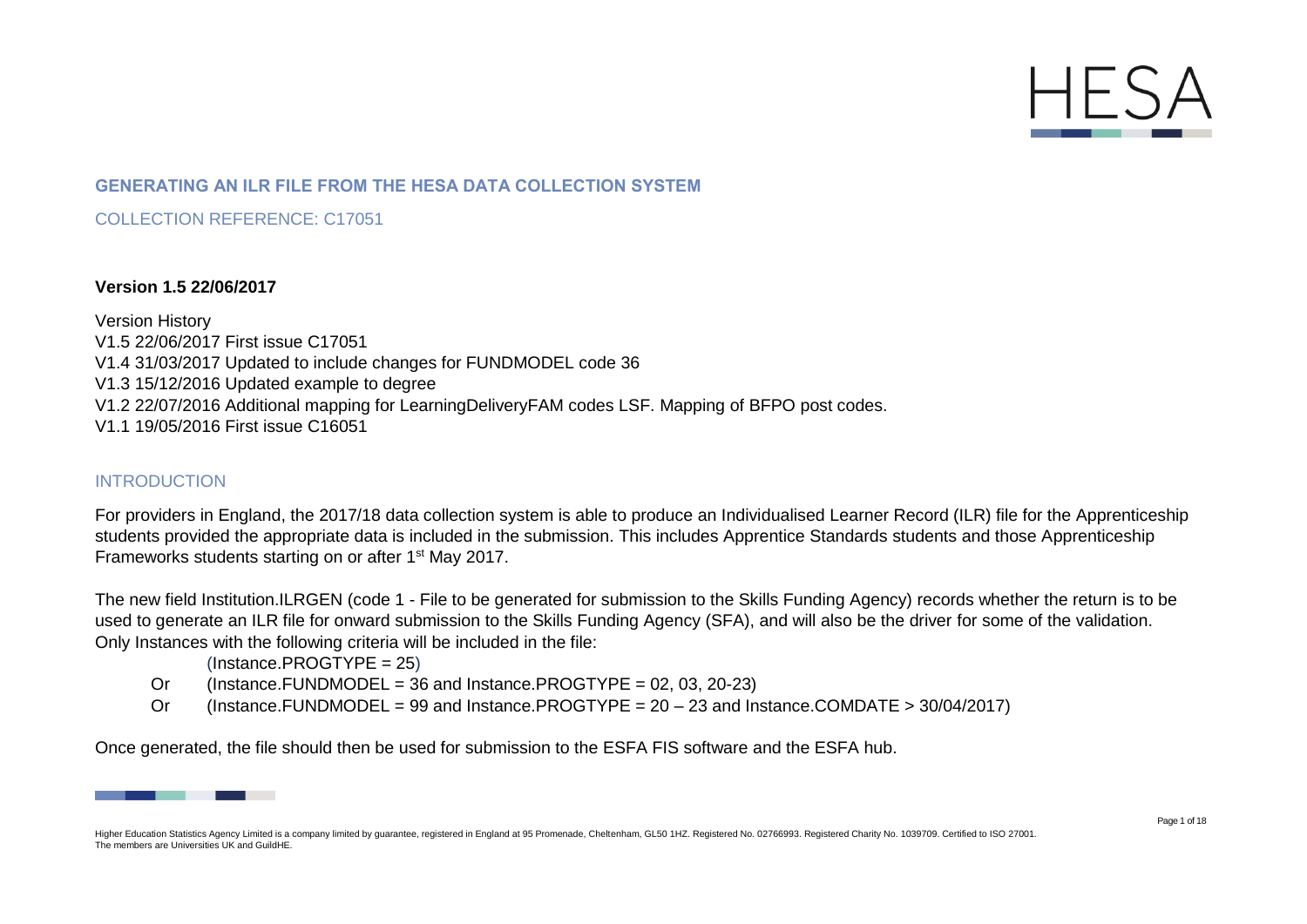## USEFUL LINKS

Additional information regarding the ILR specification, validation and appendices:

[https://www.gov.uk/government/publications/ilr-specification-validation-rules-and-appendices-2016-to-2017.](https://www.gov.uk/government/publications/ilr-specification-validation-rules-and-appendices-2016-to-2017) <https://www.gov.uk/government/publications/ilr-specification-validation-rules-and-appendices-2017-to-2018> LARS (Learning Aims Reference Service): [https://hub.imservices.org.uk/Learning%20Aims/Pages/default.aspx.](https://hub.imservices.org.uk/Learning%20Aims/Pages/default.aspx)

# STUDENT DATA

The ESFA require contact information for Apprenticeship students. This is captured in the new LearnerContact entity. The minimum requirement is for an address, current post code and the postcode prior to enrolment. Any restrictions on contacting the student are recorded in the ContactPreference entity.

A number of fields have been included in the Student entity to enable collection of ILR fields:

- Student.LEARNREFNO (Learner reference number) and Student.PREVLEARNREFNO (Learner reference number in previous year) to ensure records from previous years can be linked by the SFA.
- Student.LLDDHEALTHPROB (LLDD and health problem) provides a more detailed coding frame.
- Student.NINO (National Insurance number).
- Student.PREVUKPRN (UKPRN in previous year) for students who transfer from another provider.
- Student.PRIORATTAIN (Prior attainment) gives level of attainment prior to first enrolling with provider.

New fields added for 2017/18 for ILR purposes:

- Student.PMUKPRN (Pre-merger UKPRN) should only be returned where the provider has been instructed to do so by the ESFA.
- Engagement.EPAORGID (End point assessment organisation) collected for apprenticeship standards and is returned once the assessment organisation is known.

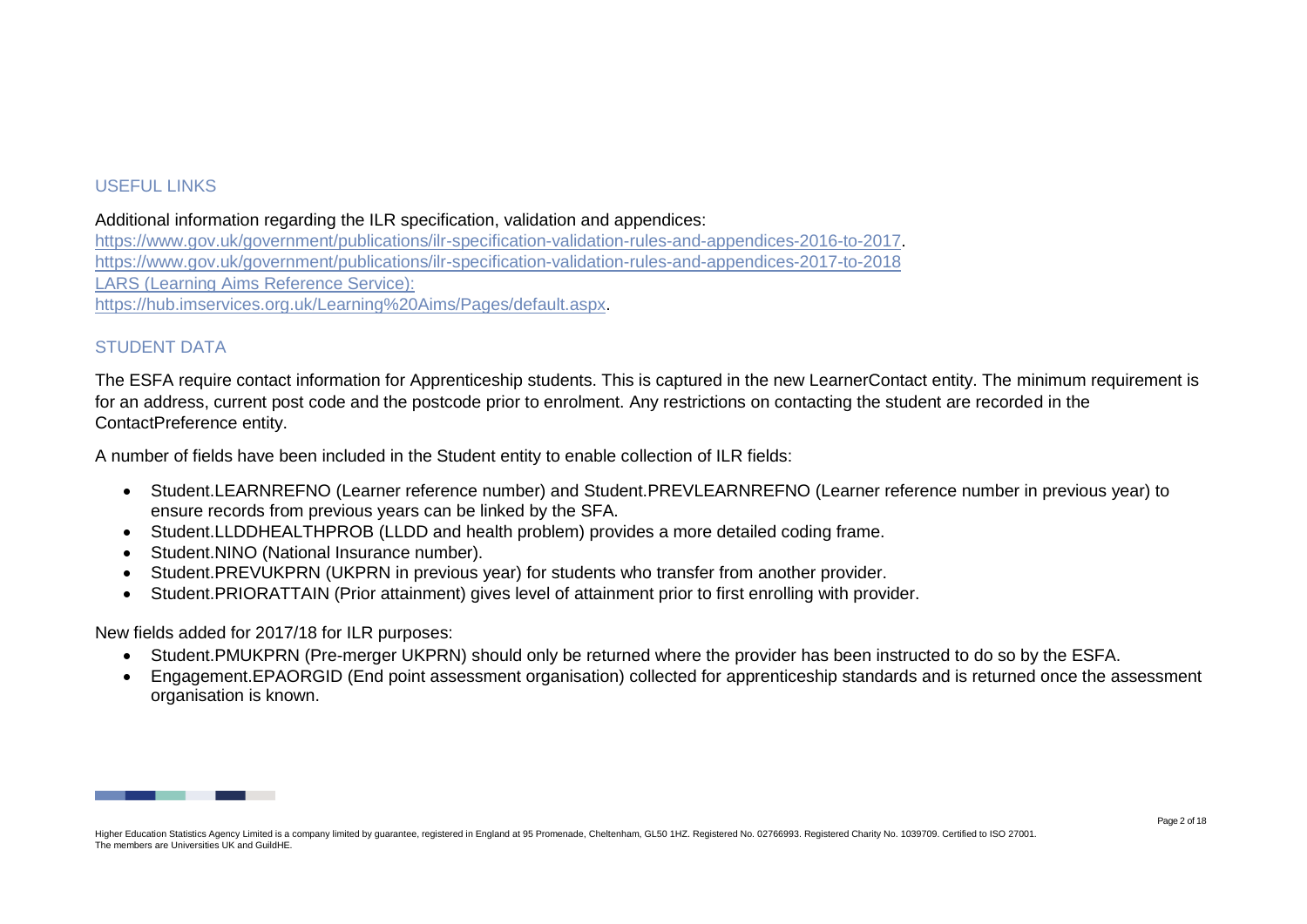# LEARNING DELIVERY RECORDS

The ILR file required by the ESFA for Apprenticeship funding of a single student consists of a number of learning delivery records. Each programme or component aim is associated with an Instance in the HESA data (with additional fields being provided from the new Engagement entity). All records are returned as Instance.FUNDMODEL = 81 (Other SFA), 36 (Apprenticeships (commencing from 01 May 2017)) or 99 (Non-funded (No SFA or EFA funding for this learning aim)) and Instance.PROGTYPE = 25 (Apprenticeship Standard) or 02,03, 20, 21, 22, 23 (Apprenticeship Framework).

In its simplest form the records required are as follows:

- One programme aim (Instance.AIMTYPE =  $1$ ) This is the 'wrapper' learning delivery record which records the start date and achievement of the whole apprenticeship programme.
	- o It will not be included in any HESA populations.
	- o Course subjects and modules data are not required.
	- o EntryProfile, QualificationsOnEntry and QualificationsAwarded entities are not required.
	- o LearnerEmploymentStatus, EmploymentStatusMonitoring and LearnerFAM (where applicable) entities **are** required.
	- o LearningDeliveryFAM, Engagement and ApprenticeFinances entities **are** required.

The programme aim has the associated field values:

| <b>Field</b>             | <b>Value restricted</b> |
|--------------------------|-------------------------|
|                          | to                      |
| <b>Engagement.ENGAIM</b> | ZPROG001                |
| <b>Course.COURSEAIM</b>  | Z99                     |
| <b>Instance.AIMTYPE</b>  |                         |
| <b>Instance.MODE</b>     | 98                      |
| <b>Instance.FESTUMK</b>  | 5                       |

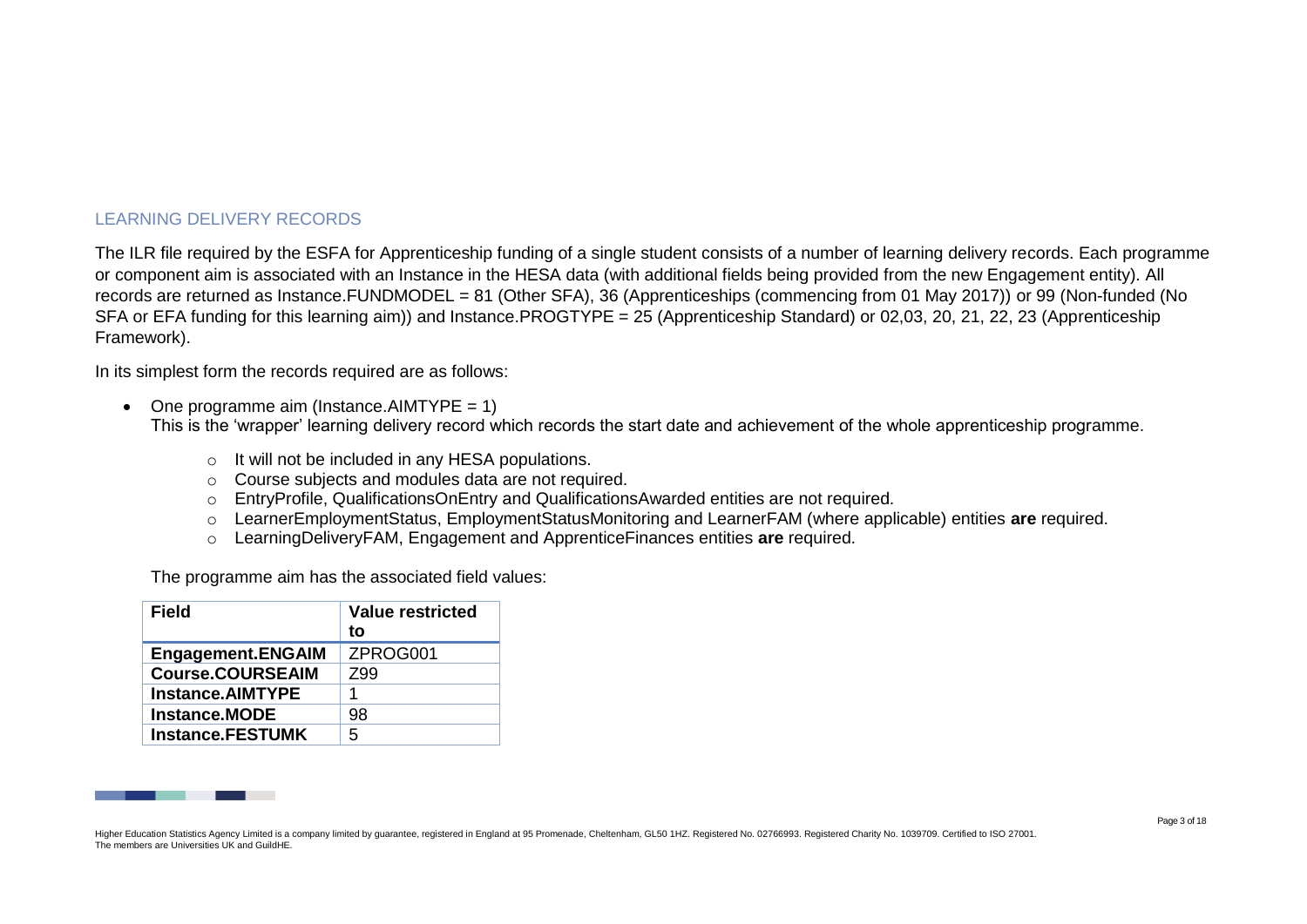• One (or more) component aims (Instance.AIMTYPE =  $3$ )

This is the qualification the student is aiming towards (e.g. Degree). If the student is gaining additional qualifications as part of the Apprenticeship, then these need to be recorded as additional components (instances) each with the relevant LARS code provided in Engagement.ENGAIM. This includes components that may not be delivered by the HE provider but contribute to the overall Apprenticeship.

- $\circ$  Components will be included in HESA populations as normal.
- o LearningDeliveryFAM and Engagement entities are required.

# **ENGAGEMENTS**

To preserve the concept of an Instance, an additional entity (Engagement) has been added within Instance. This is to enable the recording of data at a more granular level. All Apprenticeship Instances require at least one engagement entity to be returned at the start of the Instance. Additional Engagement entities will be required if:

- a. The student has an agreed break in learning. If this happens the current Engagement record must be closed off with an end date in Engagement.ENGEND and code 6 (Learner has temporarily withdrawn from the aim due to an agreed break in learning) in Engagement.ENGSTATUS. When the student returns, a new Engagement entity will be required with a new start date in Engagement.ENGSTART. Please note: The RES 1 code required for the LearningDeliveryFAM entity for restarts will be generated by the system so should not be included in the submission file. It will be generated when Engagement.ENGSTART is later than Engagement.LEARNAIMSTART.
- b. The student transfers to a new Learning Aim code (from the LARS database). This is for a transfer that does not necessitate the creation of a new Instance. The old Engagement entity must be closed off with an end date in Engagement.ENGEND and code 3 (The student has withdrawn from the learning activities leading to the qualification aim) in Engagement.ENGSTATUS. Engagement.ENGWITHDRAW should be populated with code 40 (The learner has transferred to a new learning aim with the same provider). For the new learning aim a new Engagement entity will be required with a new Engagement.ENGAIM, Engagement.LEARNAIMSTART and Engagement.ENGSTART.
- c. Where a student has a break in learning and, on their return, transfers to a new learning aim, the Engagement for the break in learning should be amended to a transfer.

Higher Education Statistics Agency Limited is a company limited by guarantee, registered in England at 95 Promenade, Cheltenham, GL50 1HZ. Registered No. 02766993. Registered Charity No. 1039709. Certified to ISO 27001. The members are Universities UK and GuildHE.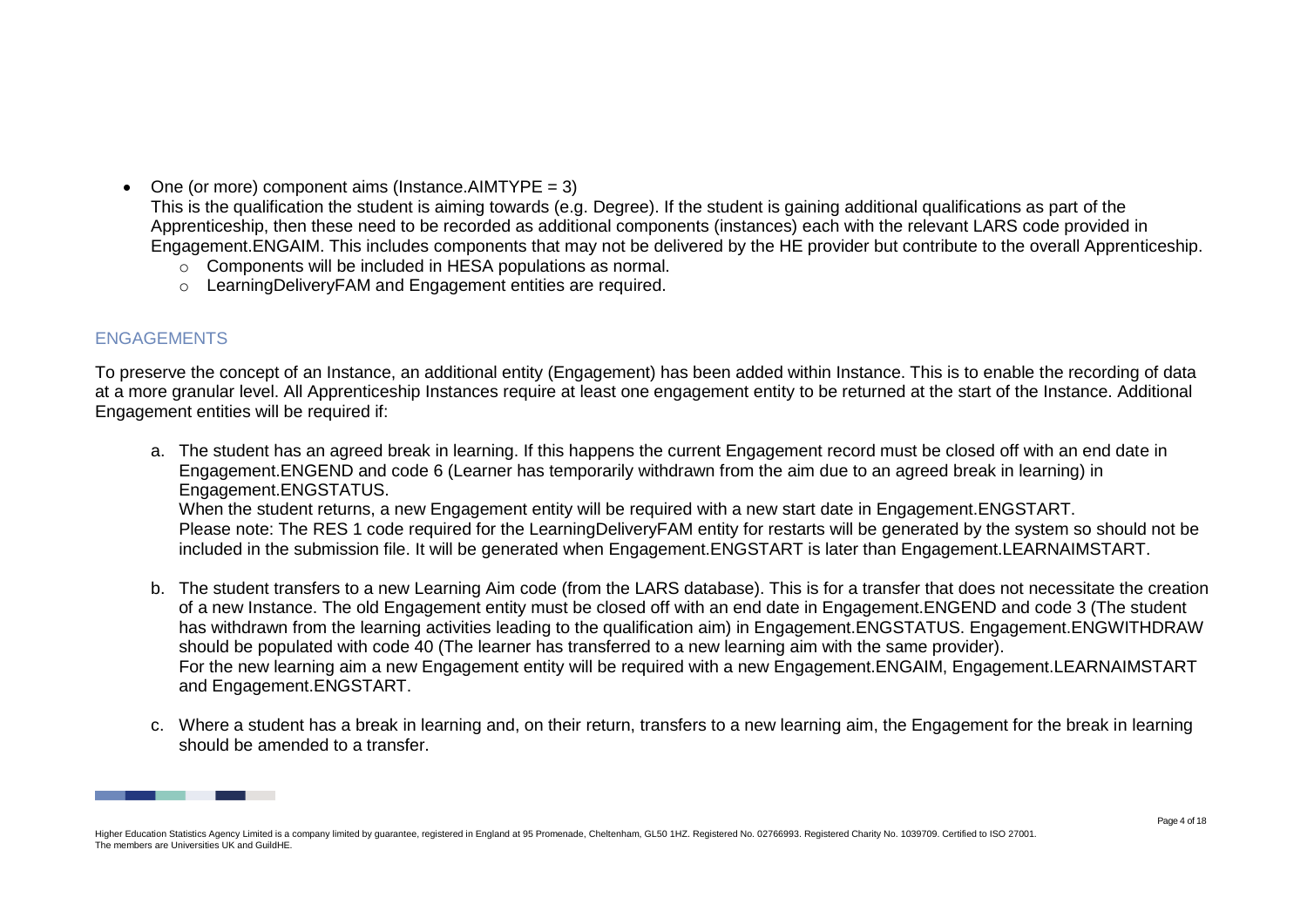To enable the ILR learning delivery records to be generated there are three start dates required:

- Instance.COMDATE the start of the Instance
- Engagement.LEARNAIMSTART the start of the learning aim specified in Engagement.ENGAIM
- Engagement.ENGSTART the start date of this particular Engagement.
- At the very start of a programme or component all 3 dates would be consistent.

The Engagement records associated with an Instance which has not ended **MUST be returned throughout the life of the Apprenticeship**. Engagements from previous reporting years are required in subsequent reporting years. This is to enable the ESFA to calculate the funding correctly. This includes where the student is dormant.

Once an instance has been ended in HESA terms, it does not have to be returned again in the following reporting year. A new process will be created to look-up the data for these Instances from a previous year.

## FEES DATA

The majority of fees fields are not relevant to Apprenticeships as the students do not pay tuition fees. For the programme aim none of the fees fields are required, but HEFCE have requested that Instance.FEEELIG and Instance.MSTUFEE are returned for the components.

# EXAMPLE OF RETURNING A STUDY COMPONENT

The following scenario is an example of returning a study component Instance including a break in learning and a transfer to a different learning aim. Please note, an additional Instance for the programme aim will be required alongside any component records.

For the component part of the Apprenticeship Standard (standard code 123) a student intends to do a degree. The provider intends to submit this as one Instance. Please note, it could be submitted as two Instances (one for the foundation degree and one for the top-up degree).

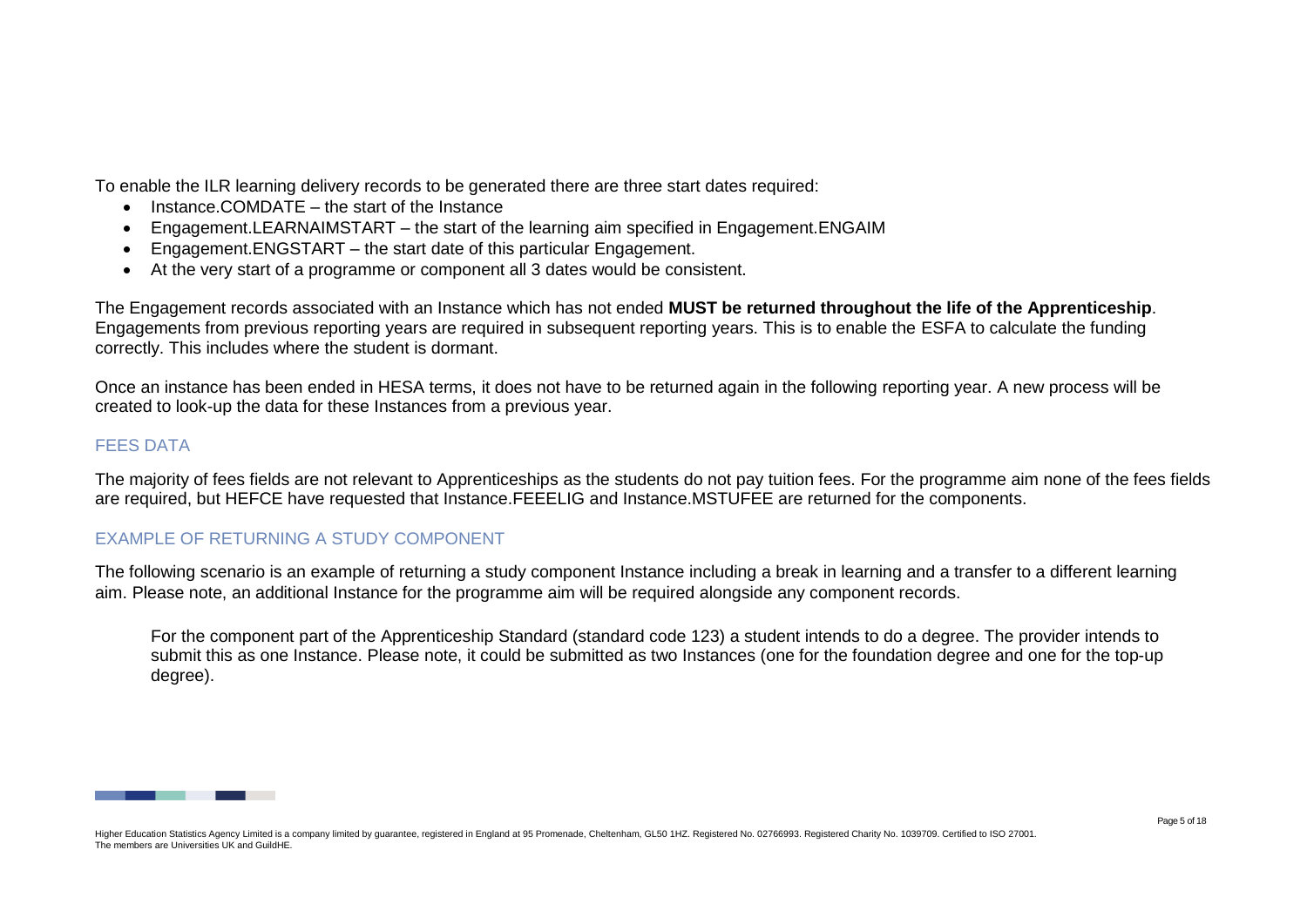### For the 2016/17 reporting year

The student starts the degree on 01 September 2016 and intends to complete by 30 June 2018.

For this component: one Instance and **one** Engagement are submitted.

The Engagement details the Learning Aim code (A0000001) and associated dates.

| <b>Course</b>       | <b>COURSEAIM</b>      | <b>H00</b>        |
|---------------------|-----------------------|-------------------|
|                     |                       |                   |
| <b>Instance</b>     | <b>NUMHUS</b>         | 1                 |
|                     | <b>COMDATE</b>        | 2016-09-01        |
|                     | <b>AIMTYPE</b>        | 3                 |
|                     | <b>FUNDMODEL</b>      | 81                |
|                     | <b>PROGTYPE</b>       | 25                |
|                     | <b>FESTUMK</b>        | 3                 |
|                     | Other Instance fields |                   |
| Instance.Engagement | <b>DELLOCPOSTCODE</b> | <b>GL50 1HZ</b>   |
|                     | <b>ENGAIM</b>         | A0000001          |
|                     | <b>ENGEND</b>         | <engend></engend> |
|                     | <b>ENGSTART</b>       | 2016-09-01        |
|                     | <b>ENGSTATUS</b>      | 1 (continuing)    |
|                     | LEARNAIMPLANEND       | 2018-06-30        |
|                     | <b>LEARNAIMSTART</b>  | 2016-09-01        |
|                     | <b>STANDCODE</b>      | 123               |

The student takes an agreed break in learning dated between 11 October 2016 and 30 November 2016. The first engagement is closed off with ENGSTATUS = 6.

When the student returns a new engagement is created. In this case the learning aim remains the same. For this component: one Instance and **two** engagements are submitted.



Higher Education Statistics Agency Limited is a company limited by guarantee, registered in England at 95 Promenade, Cheltenham, GL50 1HZ. Registered No. 02766993. Registered Charity No. 1039709. Certified to ISO 27001. The members are Universities UK and GuildHE.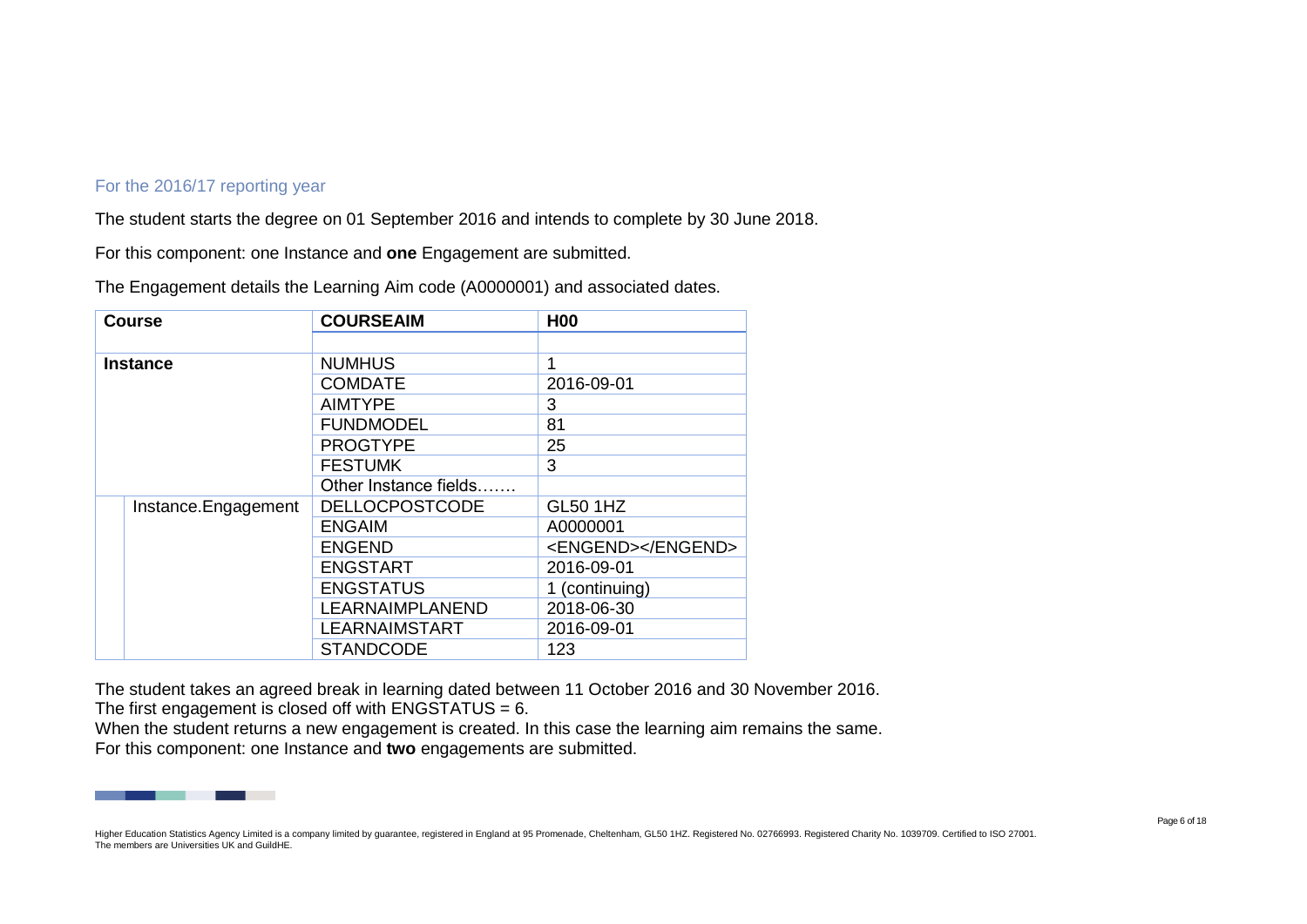| <b>Course</b> |                     | <b>COURSEAIM</b>       | <b>H00</b>      |                 |
|---------------|---------------------|------------------------|-----------------|-----------------|
|               |                     |                        |                 |                 |
|               | <b>Instance</b>     | <b>NUMHUS</b>          | 1               |                 |
|               |                     | <b>COMDATE</b>         | 2016-09-01      |                 |
|               |                     | <b>AIMTYPE</b>         | 3               |                 |
|               |                     | <b>FUNDMODEL</b>       | 81              |                 |
|               |                     | <b>PROGTYPE</b>        | 25              |                 |
|               |                     | <b>FESTUMK</b>         | 3               |                 |
|               |                     | Other Instance fields  |                 |                 |
|               | Instance.Engagement | <b>DELLOCPOSTCODE</b>  | <b>GL50 1HZ</b> | <b>GL50 1HZ</b> |
|               |                     | <b>ENGAIM</b>          | A0000001        | A0000001        |
|               |                     | <b>ENGEND</b>          | 2016-10-10      |                 |
|               |                     | <b>ENGOUTCOME</b>      | 3               |                 |
|               |                     | <b>ENGSTART</b>        | 2016-09-01      | 2016-12-01      |
|               |                     | <b>ENGSTATUS</b>       | 6 (break)       |                 |
|               |                     |                        |                 | (continuing)    |
|               |                     | <b>LEARNAIMPLANEND</b> | 2018-06-30      | 2018-06-30      |
|               |                     | LEARNAIMSTART          | 2016-09-01      | 2016-09-01      |
|               |                     | <b>STANDCODE</b>       | 123             | 123             |

# For 2017/18 reporting year

The student continues with the same Instance. The engagements relating to the previous reporting year are returned again.

A new engagement is created with the new learning aim (B0000002) along with new start (01 September 2017) and planned end (30 June 2018) date.

For this component: one Instance and **two** engagements are submitted.

| <b>Course</b> | <b>COURSEAIM</b> | H <sub>00</sub> |
|---------------|------------------|-----------------|
|               |                  |                 |
| Instance      | <b>NUMHUS</b>    |                 |
|               |                  |                 |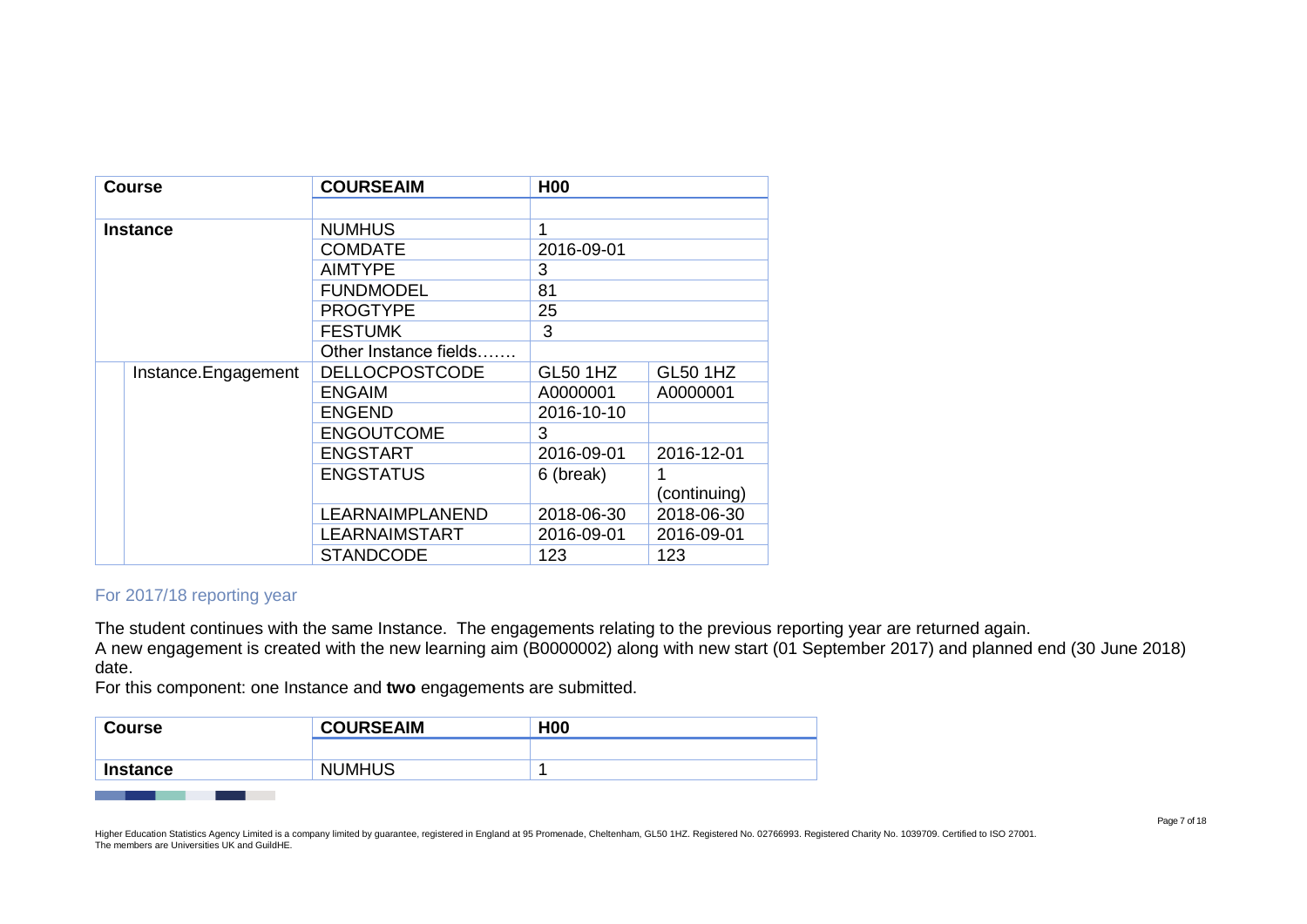|  |                     | <b>COMDATE</b>         | 2016-09-01      |                 |
|--|---------------------|------------------------|-----------------|-----------------|
|  |                     | <b>AIMTYPE</b>         | 3               |                 |
|  |                     | <b>FUNDMODEL</b>       | 81              |                 |
|  |                     | <b>PROGTYPE</b>        | 25              |                 |
|  |                     | <b>FESTUMK</b>         | 3               |                 |
|  |                     | Other Instance fields  |                 |                 |
|  | Instance.Engagement | <b>DELLOCPOSTCODE</b>  | <b>GL50 1HZ</b> | <b>GL50 1HZ</b> |
|  |                     | <b>ENGAIM</b>          | A0000001        | A0000001        |
|  |                     | <b>ENGEND</b>          | 2016-10-10      |                 |
|  |                     | <b>ENGOUTCOME</b>      | $3$ (no         |                 |
|  |                     |                        | achievement)    |                 |
|  |                     | <b>ENGSTART</b>        | 2016-09-01      | 2016-12-01      |
|  |                     | <b>ENGSTATUS</b>       | 6 (break)       | 1 (continuing)  |
|  |                     | <b>LEARNAIMPLANEND</b> | 2018-06-30      | 2018-06-30      |
|  |                     | <b>LEARNAIMSTART</b>   | 2016-09-01      | 2016-09-01      |
|  |                     | <b>OUTGRADE</b>        |                 |                 |
|  |                     | <b>STANDCODE</b>       | 123             | 123             |

## For 2018/19 reporting year

The student completes and achieves the degree they are studying for but later than anticipated (21/12/2018). For this component: one Instance and **three** engagements are submitted.

| <b>Course</b>   | <b>COURSEAIM</b> | <b>H00</b> |
|-----------------|------------------|------------|
|                 |                  |            |
| <b>Instance</b> | <b>NUMHUS</b>    |            |
|                 | <b>COMDATE</b>   | 2016-09-01 |
|                 | AIMTYPE          | J          |
|                 | <b>FUNDMODEL</b> | 81         |

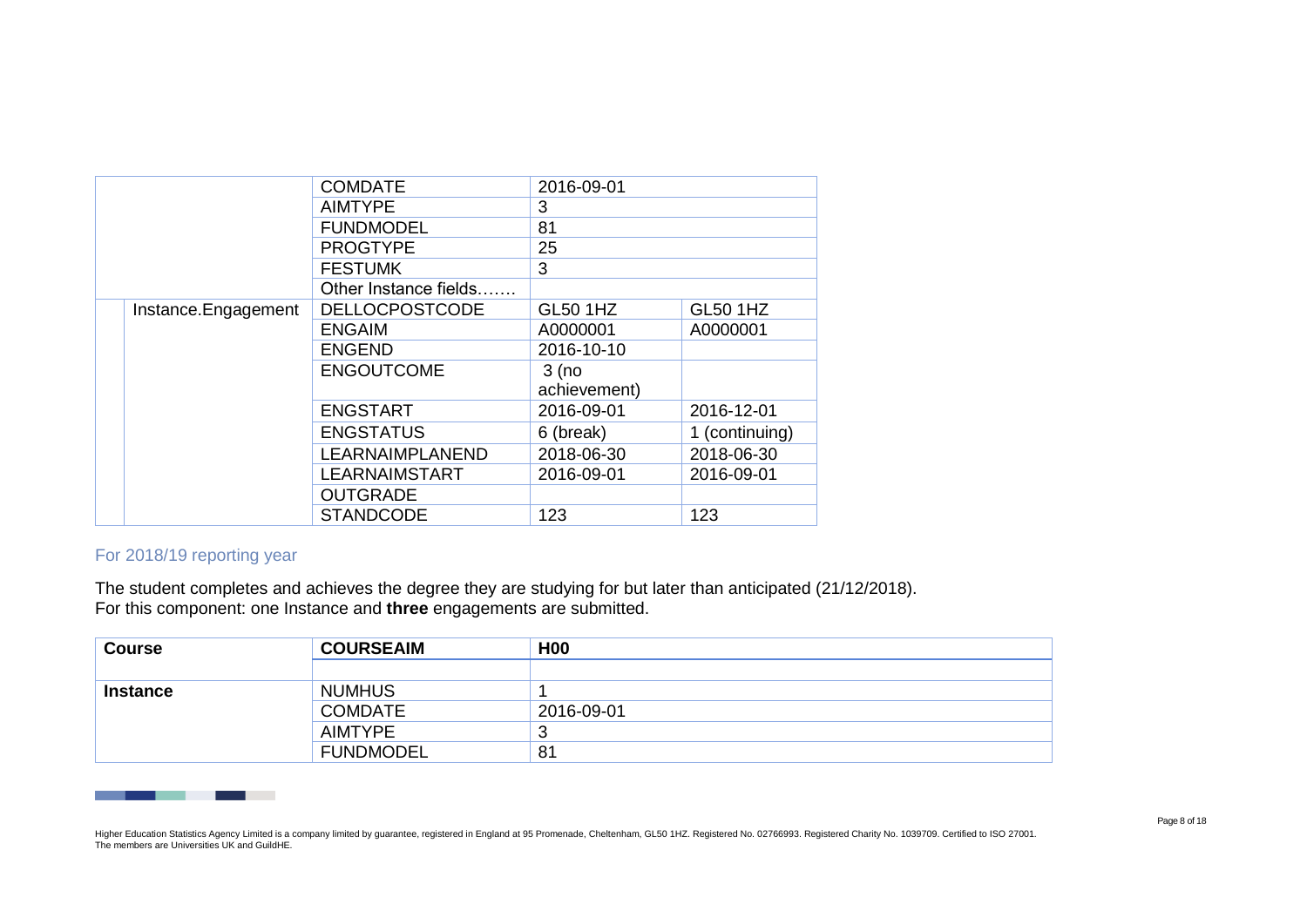|                     | <b>PROGTYPE</b>       | 25              |                 |                   |
|---------------------|-----------------------|-----------------|-----------------|-------------------|
|                     | <b>FESTUMK</b>        | 3               |                 |                   |
|                     | Other Instance fields |                 |                 |                   |
| Instance.Engagement | <b>DELLOCPOSTCODE</b> | <b>GL50 1HZ</b> | <b>GL50 1HZ</b> | <b>GL50 1HZ</b>   |
|                     | <b>ENGAIM</b>         | A0000001        | A0000001        | C0000999          |
|                     | <b>ENGEND</b>         | 2016-10-10      | 2017-09-30      | <engend></engend> |
|                     | <b>ENGOUTCOME</b>     | $3$ (no         | $3$ (no         |                   |
|                     |                       | achievement)    | achievement)    |                   |
|                     | <b>ENGSTART</b>       | 2016-09-01      | 2016-12-01      | 2017-10-01        |
|                     | <b>ENGSTATUS</b>      | 6 (break)       | 3 (withdrawn)   | 1 (continuing)    |
|                     | <b>ENGWITHDRAW</b>    |                 | 40 (transfer)   |                   |
|                     | LEARNAIMPLANEND       | 2018-06-30      | 2018-06-30      | 2018-06-30        |
|                     | <b>LEARNAIMSTART</b>  | 2016-09-01      | 2017-09-01      | 2017-10-01        |
|                     | <b>OUTGRADE</b>       |                 |                 |                   |
|                     | <b>STANDCODE</b>      | 123             | 123             | 123               |

The student decides to adjust the subject of the degree they are studying which results in a change to the learning aim (new code C0000999) on 01/10/2017.

A transfer must be shown by withdrawing (with a reason of 'transfer' - ENGWITHDRAW code 40) from the old learning aim (A0000001) and starting with a new Engagement record on the new learning aim (C0000999).

For this component: one Instance and **three** engagements are submitted.

| <b>COURSEAIM</b> | <b>H00</b> |
|------------------|------------|
|                  |            |
| <b>NUMHUS</b>    |            |
| <b>COMDATE</b>   | 2016-09-01 |
| AIMTYPE          | J          |
| <b>FUNDMODEL</b> | 81         |
| <b>PROGTYPE</b>  | 25         |
|                  |            |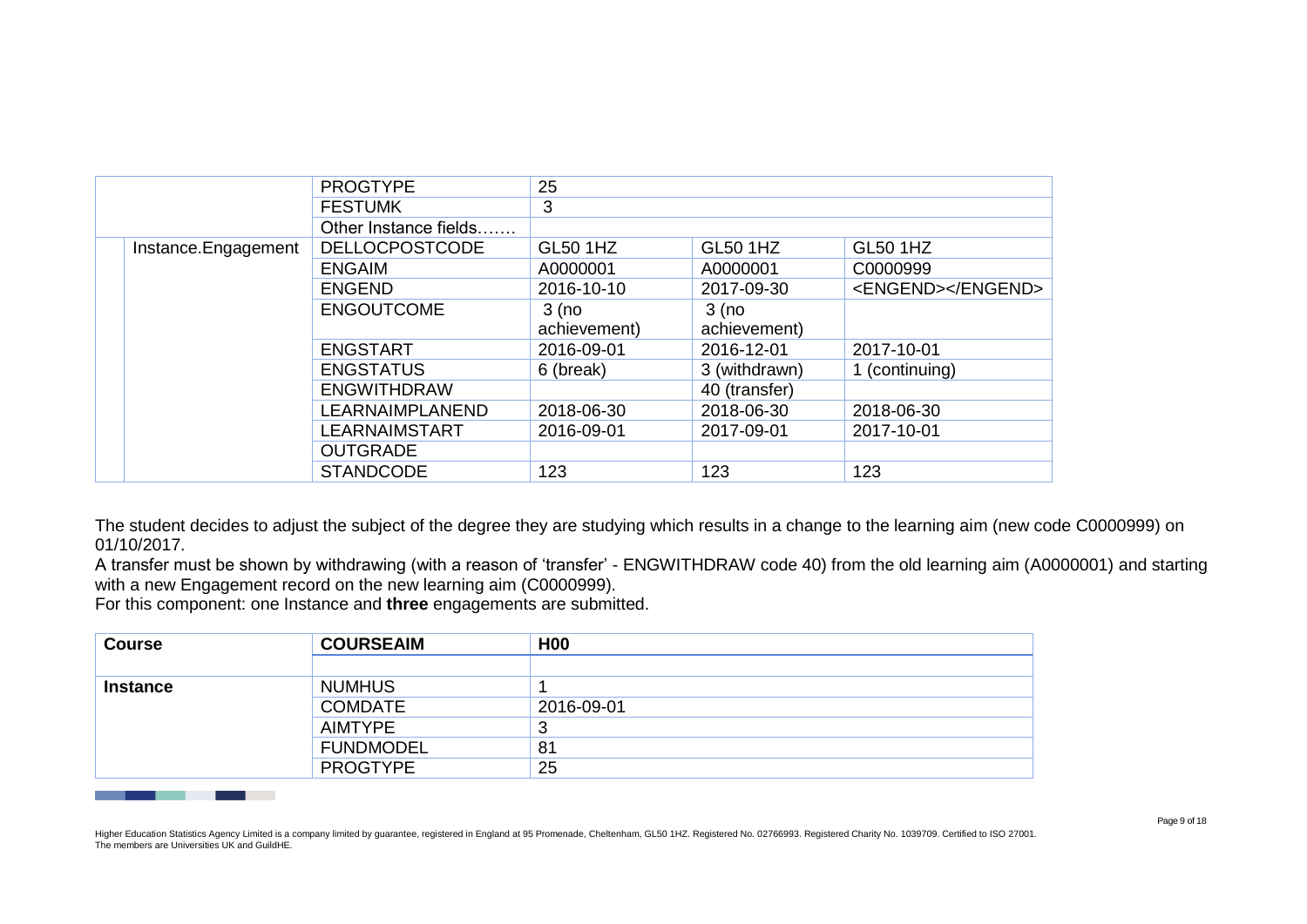|                     | <b>FESTUMK</b>        | 3                       |                         |                 |
|---------------------|-----------------------|-------------------------|-------------------------|-----------------|
|                     | Other Instance fields |                         |                         |                 |
| Instance.Engagement | <b>DELLOCPOSTCODE</b> | <b>GL50 1HZ</b>         | <b>GL50 1HZ</b>         | <b>GL50 1HZ</b> |
|                     | <b>ENGAIM</b>         | A0000001                | A0000001                | C0000999        |
|                     | <b>ENGEND</b>         | 2016-10-10              | 2017-09-30              | 2018-12-21      |
|                     | <b>ENGOUTCOME</b>     | $3$ (no<br>achievement) | $3$ (no<br>achievement) | 1 (Achieved)    |
|                     | <b>ENGSTART</b>       | 2016-09-01              | 2016-12-01              | 2017-10-01      |
|                     | <b>ENGSTATUS</b>      | 6 (break)               | 3 (withdrawn)           | 2 (complete)    |
|                     | <b>ENGWITHDRAW</b>    |                         | 40 (transfer)           |                 |
|                     | LEARNAIMPLANEND       | 2018-06-30              | 2018-06-30              | 2018-06-30      |
|                     | LEARNAIMSTART         | 2016-09-01              | 2017-09-01              | 2017-10-01      |
|                     | <b>OUTGRADE</b>       |                         |                         | SU              |
|                     | <b>STANDCODE</b>      | 123                     | 123                     | 123             |

### MAPPING

and the control of

a sa Tanzania

The following table shows the C17051 fields used to populate the ILR data fields.

| <b>ILR Entity/field</b>    | $C17051 -$ entity/field/value | <b>Notes</b>                                                                                                                                                         |
|----------------------------|-------------------------------|----------------------------------------------------------------------------------------------------------------------------------------------------------------------|
| <b>Message.Learner</b>     |                               |                                                                                                                                                                      |
| Learner.LearnRefNumber     | Student.LEARNREFNO            | This is only required if a reference has been used<br>for the SFA in previous years. When not provided<br>the first 12 characters of Student. HUSID will be<br>used. |
| Learner.PrevLearnRefNumber | Student.PREVLEARNREFNO        | This is only required if different learner references<br>have been used; it enables SFA to link records from<br>earlier years.                                       |
| Learner.PrevUKPRN          | Student.PREVUKPRN             | This is only required where provision has<br>transferred from another provider.                                                                                      |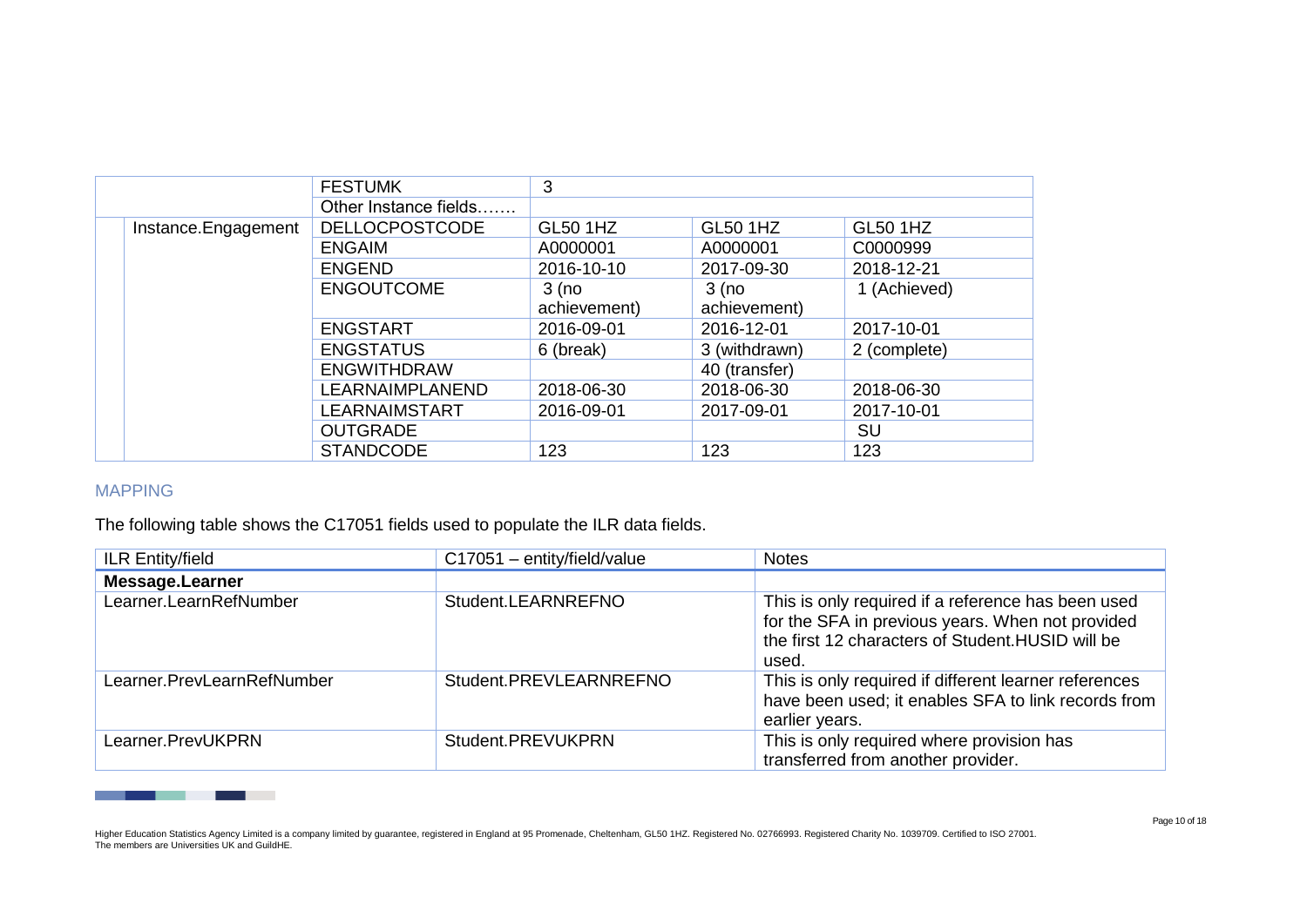| Learner.PMUKPRN        | Student.PMUKPRN              |                                                                                                                                                           |
|------------------------|------------------------------|-----------------------------------------------------------------------------------------------------------------------------------------------------------|
| Learner.ULN            | Student.ULN                  | An empty element can be returned for a short<br>period while a valid ULN is being established. This<br>will be populated with 9999999999 in the ILR file. |
| Learner.FamilyName     | Student.SURNAME              |                                                                                                                                                           |
| Learner.GivenNames     | Student.FNAMES               |                                                                                                                                                           |
| Learner.DateOfBirth    | Student.BIRTHDTE             |                                                                                                                                                           |
| Learner. Ethnicity     | Student.ETHNIC               | Code 10 – White - cannot be used and will fail ILR<br>validation. Codes 11, 12 and 19 should be used<br>instead.                                          |
| Learner.Sex            | Student.SEXID                | This must be coded $1 -$ Male or $2 -$ Female. Code<br>3 – Other – cannot be used and will fail ILR<br>validation.                                        |
| Learner.LLDDHealthProb | Student.LLDDHEALTHPROB       | This will also be used to create the<br>LLDandHealthProblem entity if applicable.                                                                         |
| Learner.NINumber       | Student.NINO                 |                                                                                                                                                           |
| Learner.PriorAttain    | Student.PRIORATTAIN          | Records the level of attainment when the student<br>first enrols with a provider.                                                                         |
| Learner.PostcodePrior  | LearnerContact.CONTPCODEPAST | Mandatory. Return an empty element if not known -<br>this will be populated with ZZ99 9ZZ in the ILR.                                                     |
| Learner.Postcode       | LearnerContact.CONTPCODECURR | Mandatory. Return an empty element if not known -<br>this will be populated with ZZ99 9ZZ in the ILR.                                                     |
| Learner.AddLine1       | LearnerContact.ADDLINE1      |                                                                                                                                                           |
| Learner.AddLine2       | LearnerContact.ADDLINE2      | If provided                                                                                                                                               |
| Learner.AddLine3       | LearnerContact.ADDLINE3      | If provided                                                                                                                                               |
| Learner.AddLine4       | LearnerContact.ADDLINE4      | If provided                                                                                                                                               |
| Learner.TelNo          | LearnerContact.TELNUMBER     | If provided                                                                                                                                               |
| Learner.Email          | LearnerContact.EMAIL         | If provided                                                                                                                                               |
|                        |                              |                                                                                                                                                           |

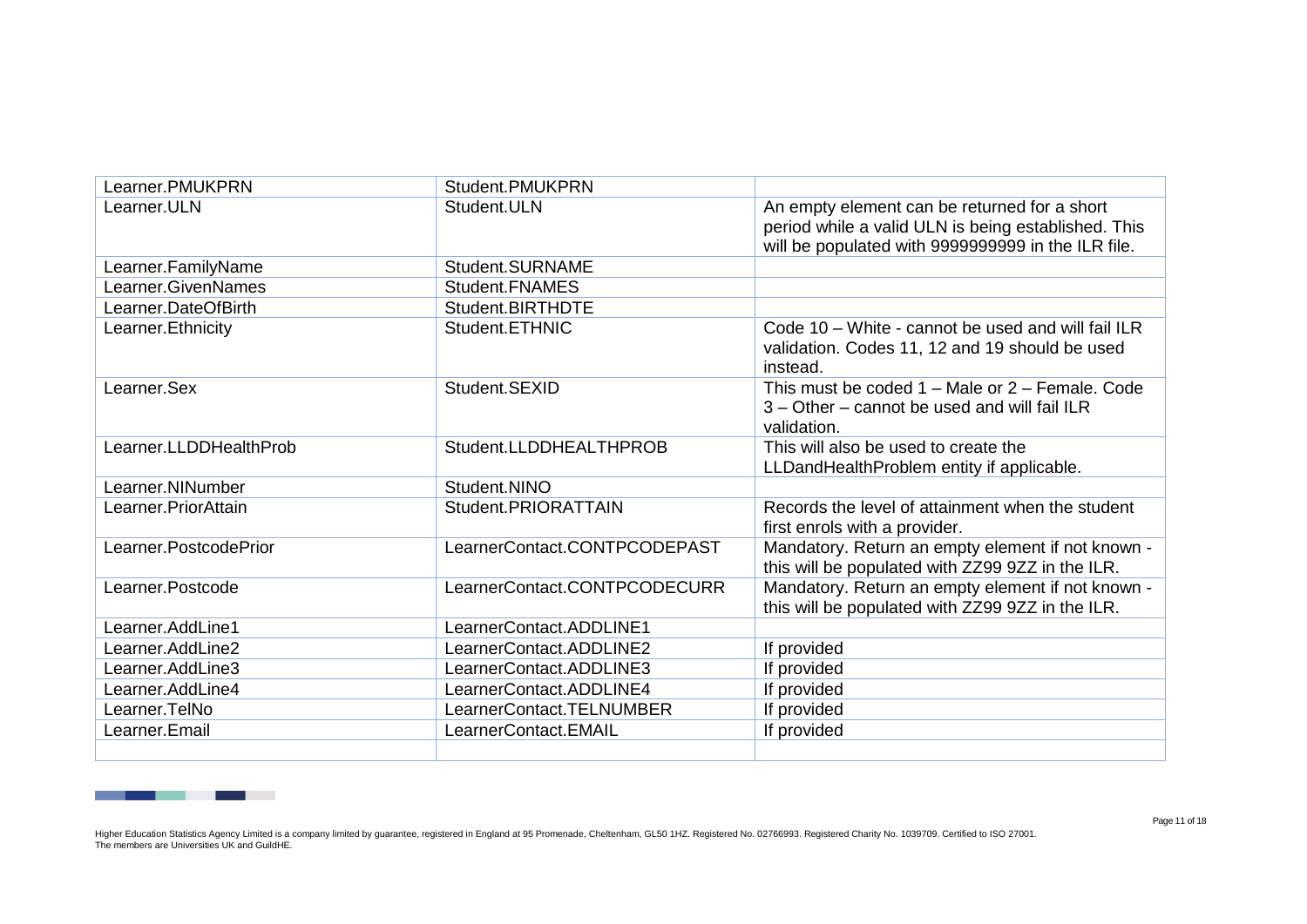| Learner.ContactPreference                               | Learner.ContactPreference                               | This is only required where restrictions are in place.                                                                                                                                                                                                             |
|---------------------------------------------------------|---------------------------------------------------------|--------------------------------------------------------------------------------------------------------------------------------------------------------------------------------------------------------------------------------------------------------------------|
| ContactPreference.ContPrefType                          | ContactPreference.CONTPREFTYPE                          |                                                                                                                                                                                                                                                                    |
| ContactPreference.ContPrefCode                          | ContactPreference.CONTPREFCODE                          |                                                                                                                                                                                                                                                                    |
|                                                         |                                                         |                                                                                                                                                                                                                                                                    |
| Learner.LLDDandHealthProblem                            |                                                         | Student.LLDDHEALTHPROB codes 1 to 97 result<br>in this entity being created.                                                                                                                                                                                       |
| LLDDandHealthProblem.LLDDCat                            | Student.LLDDHEALTHPROB                                  |                                                                                                                                                                                                                                                                    |
| LLDDandHealthProblem.PrimaryLLDD                        | Generated: 1                                            | Primary                                                                                                                                                                                                                                                            |
|                                                         |                                                         |                                                                                                                                                                                                                                                                    |
| Learner.LearnerFAM                                      | Instance.LearnerFAM                                     | Data will be taken from the Instance. Learner FAM<br>entity where Instance. AIMTYPE = 1 only (where it<br>exists).<br>Where Instance. DISALL = $4$ and<br>Instance.AIMTYPE = 1 an entity with<br>LearnFAMType = $DLA$ and $LearnFAMCode = 1$ will<br>be generated. |
| LearnerFAM.LearnFAMType                                 | LearnerFAM.LEARNFAMTYPE                                 |                                                                                                                                                                                                                                                                    |
| LearnerFAM.LearnFAMCode                                 | LearnerFAM.LEARNFAMCODE                                 |                                                                                                                                                                                                                                                                    |
|                                                         |                                                         |                                                                                                                                                                                                                                                                    |
| Learner.ProviderSpecLearnerMonitorin                    |                                                         |                                                                                                                                                                                                                                                                    |
| ProviderSpecLearnerMonitoring.ProvSpec<br>LearnMonOccur | Generated: A                                            | First occurrence of provider specified learner code.                                                                                                                                                                                                               |
| ProviderSpecLearnerMonitoring.ProvSpec<br>LearnMon      | Generated: Concatenation of 'HESA'<br>and Student.HUSID | A record of the full HUSID of this learner.                                                                                                                                                                                                                        |
|                                                         |                                                         |                                                                                                                                                                                                                                                                    |
| Learner.LearnerEmploymentStatus                         | Instance.LearnerEmploymentStatus                        | Data will be taken from the<br>Instance.LearnerEmploymentStatus entity where<br>Instance. AIMTYPE $=$ 1 only. Records status at the<br>start, and any changes during their programme.                                                                              |

and the company of the company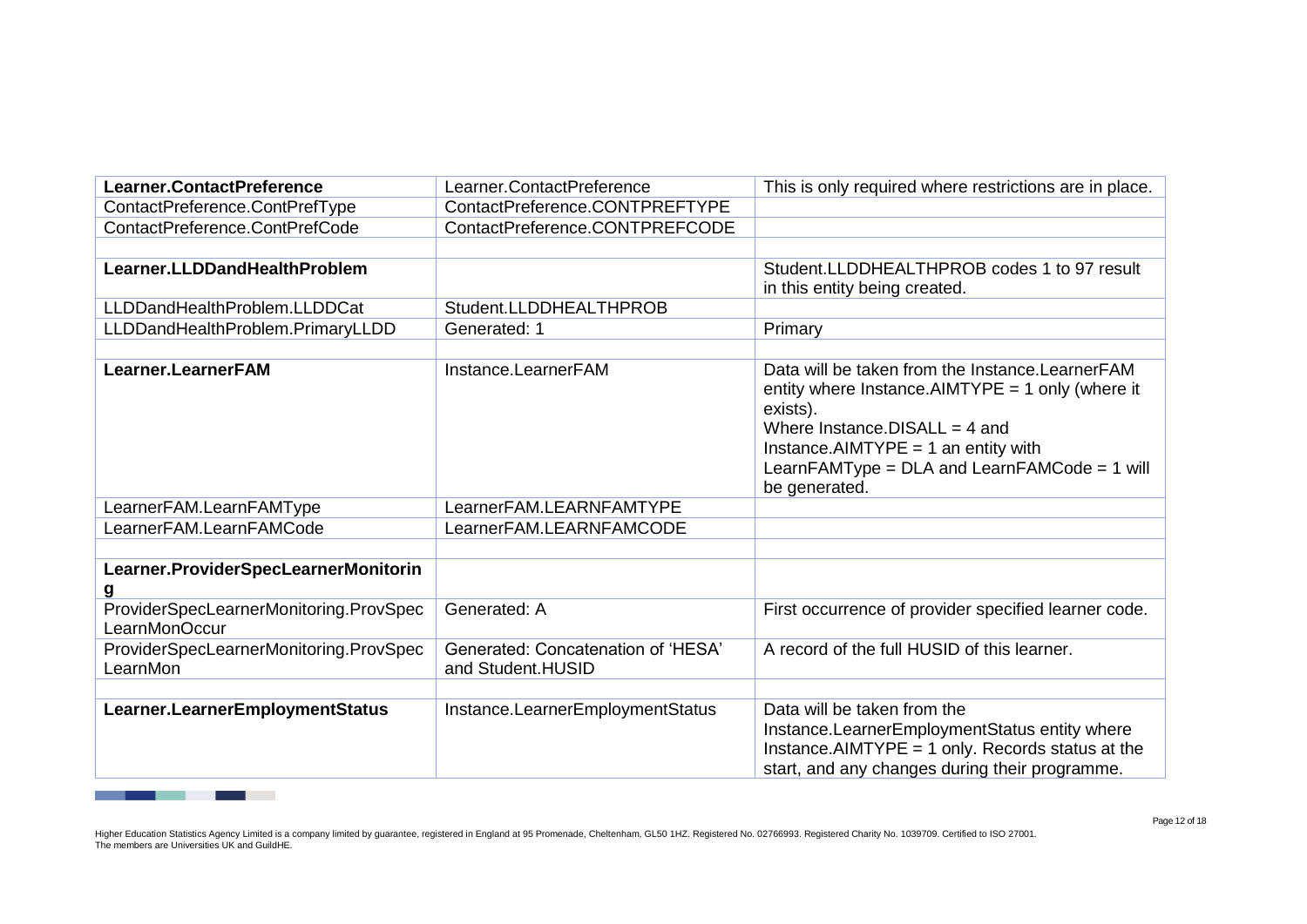| LearnerEmploymentStatus.EmpStat                               | LearnerEmploymentStatus.EMPSTAT                               | Students are usually employed (code 10).                                                                                                                |
|---------------------------------------------------------------|---------------------------------------------------------------|---------------------------------------------------------------------------------------------------------------------------------------------------------|
| LearnerEmploymentStatus.DateEmpStatA<br>pp                    | LearnerEmploymentStatus.<br><b>DATEEMPSTATAPP</b>             |                                                                                                                                                         |
| LearnerEmploymentStatus.EmplD                                 | LearnerEmploymentStatus.EMPID                                 | An empty element can be returned for a short<br>period while a valid ID is being established. This will<br>be populated with 999999999 in the ILR file. |
|                                                               |                                                               |                                                                                                                                                         |
| LearnerEmploymentStatus.<br><b>EmploymentStatusMonitoring</b> | LearnerEmploymentStatus.<br><b>EmploymentStatusMonitoring</b> | These can be multiple within<br>LearnerEmploymentStatus.                                                                                                |
| EmploymentStatusMonitoring.ESMType                            | EmploymentStatusMonitoring.ESMTYP<br>Е                        | For employed students, at least two records are<br>expected - LOE (Length of employment) and EII<br>(Employment intensity indicator).                   |
| EmploymentStatusMonitoring.ESMCode                            | EmploymentStatusMonitoring.ESMCO<br>DE                        |                                                                                                                                                         |
|                                                               |                                                               |                                                                                                                                                         |
| Learner.LearningDelivery                                      | Instance/Instance.Engagement                                  | One learning delivery record is generated for every<br>Instance.Engagement record.                                                                      |
| LearningDelivery.LearnAimRef                                  | Engagement.ENGAIM                                             | ZPROG001 for the programme aim<br>(Instance.AIMTYPE = 1), valid LARS codes for all<br>others.                                                           |
| LearningDelivery.AimType                                      | Instance.AIMTYPE                                              | Code 1 for the Programme aim, code 3 for the<br>component aims.                                                                                         |
| LearningDelivery.AimSeqNumber                                 | Generated: 01, 02, 03                                         | Generated sequence number across this learner,<br>one for each Learning Delivery record created.                                                        |
| LearningDelivery.LearnStartDate                               | Engagement.ENGSTART                                           | Start date of this engagement.                                                                                                                          |
| LearningDelivery.OrigLearnStartDate                           | Engagement.LEARNAIMSTART                                      | Only generated when Engagement.ENGSTART<br>differs from Engagement.LEARNAIMSTART.                                                                       |
| LearningDelivery.LearnPlanEndDate                             | Engagement.LEARNAIMPLANEND                                    | Set at start of study and not updated subsequently.                                                                                                     |
| LearningDelivery.FundModel                                    | Instance.FUNDMODEL                                            | Code 81, 36 or 99                                                                                                                                       |

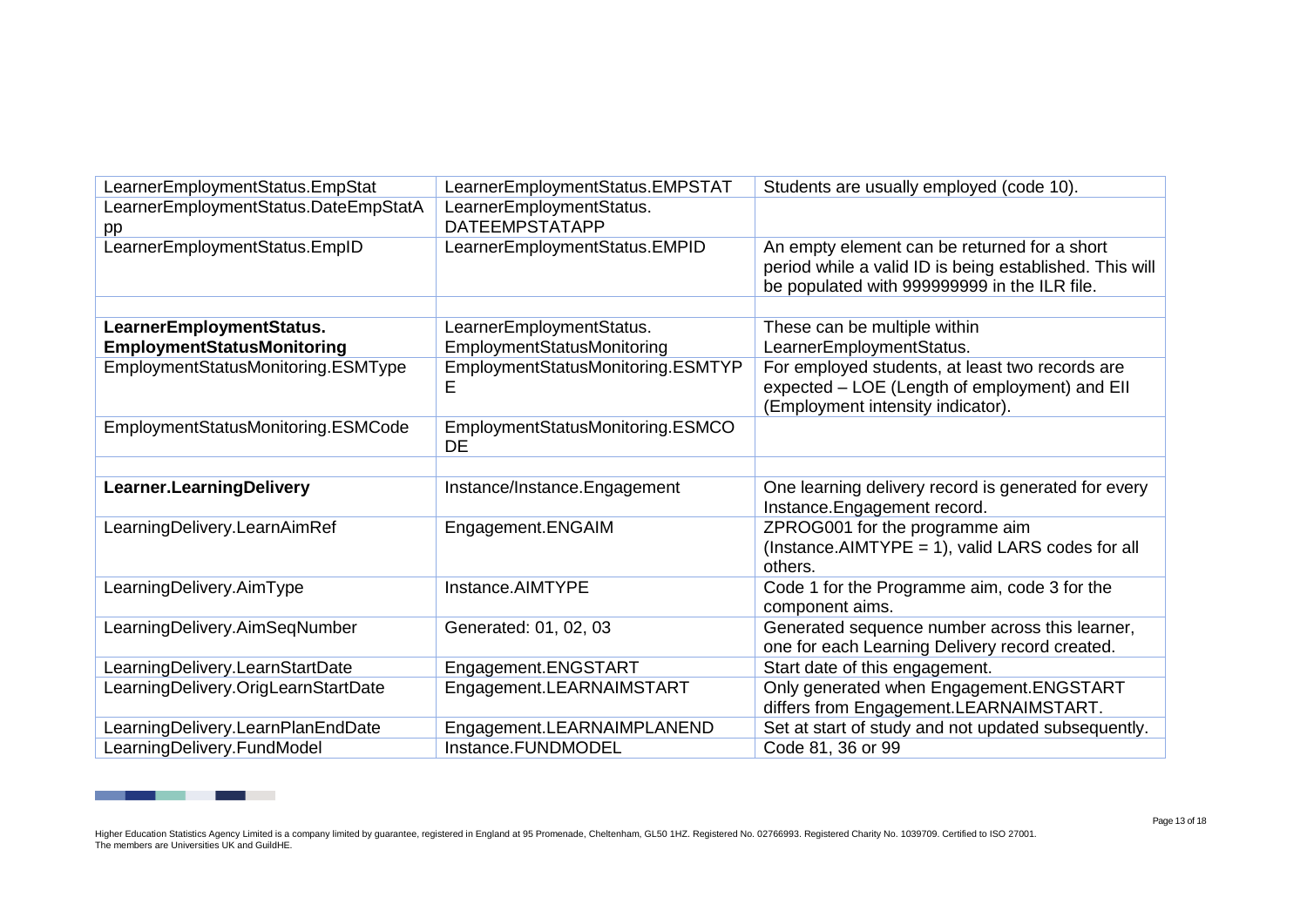| LearningDelivery.ProgType            | Instance.PROGTYPE            | Code 02, 03, 20-23 (Apprenticeship Framework) or<br>25 (Apprenticeship Standard)                                                                                                                                                                 |
|--------------------------------------|------------------------------|--------------------------------------------------------------------------------------------------------------------------------------------------------------------------------------------------------------------------------------------------|
| LearningDelivery.FworkCode           | Instance.FWORKCODE           | Where Instance.PROGTYPE = $02$ , $03$ or $20-23$                                                                                                                                                                                                 |
| LearningDelivery.PwayCode            | Instance.PWAYCODE            | Where Instance.PROGTYPE = 02, 03 or 20-23                                                                                                                                                                                                        |
| LearningDelivery.StdCode             | Engagement.STANDCODE         | Where Instance. PROGTYPE = $25$ . The standard<br>code from the LARS database.                                                                                                                                                                   |
| LearningDelivery.PartnerUKPRN        | Instance.PARTNERUKPRN        |                                                                                                                                                                                                                                                  |
| LearningDelivery.DelLocPostCode      | Engagement.DELLOCPOSTCODE    | For distance and e-learning an empty element can<br>be returned. This will be populated with 'ZZ99 9ZZ'.                                                                                                                                         |
| LearningDelivery.PriorLearnFundAdj   | Engagement.ENGFUNDADJPRIOR   | For English and Maths aims only.                                                                                                                                                                                                                 |
| LearningDelivery.OtherFundAdj        | Engagement.ENGFUNDADJOTH     |                                                                                                                                                                                                                                                  |
| LearningDelivery.EPAOrgID            | Engagement.EPAORGID          |                                                                                                                                                                                                                                                  |
| LearningDelivery.CompStatus          | Engagement.ENGSTATUS         | Mandatory. Active students will be code 1.                                                                                                                                                                                                       |
| LearningDelivery.LearnActEndDate     | Engagement.ENGEND            | Date this engagement ended.                                                                                                                                                                                                                      |
| LearningDelivery.WithdrawReason      | Engagement.ENGWITHDRAW       | Reason for withdrawal from this learning aim<br>(defined in Engagement.ENGAIM).                                                                                                                                                                  |
| LearningDelivery.Outcome             | Engagement.ENGOUTCOME        | Whether the learning aim is achieved or not.                                                                                                                                                                                                     |
| LearningDelivery.AchDate             | Instance.ACHDATE             | Only relevant to Apprenticeship Standard<br>programme aims (Instance AIMTYPE = 1 and<br>Instance.PROGTYPE = $25$ and<br>Instance. FUNDMODEL = $81$ or $99$ .).                                                                                   |
| LearningDelivery.OutGrade            | Engagement.OUTGRADE          |                                                                                                                                                                                                                                                  |
|                                      |                              |                                                                                                                                                                                                                                                  |
| LearningDelivery.LearningDeliveryFAM | Instance.LearningDeliveryFAM | Multiple records can be recorded if applicable. At<br>least one is required for each Instance with<br>LEARNDELFAMTYPE = SOF and<br>LEARNDELFAMCODE = 105.<br>Every ILR LearningAim record generated from the<br>Instance will have a copy of the |

\_\_\_\_\_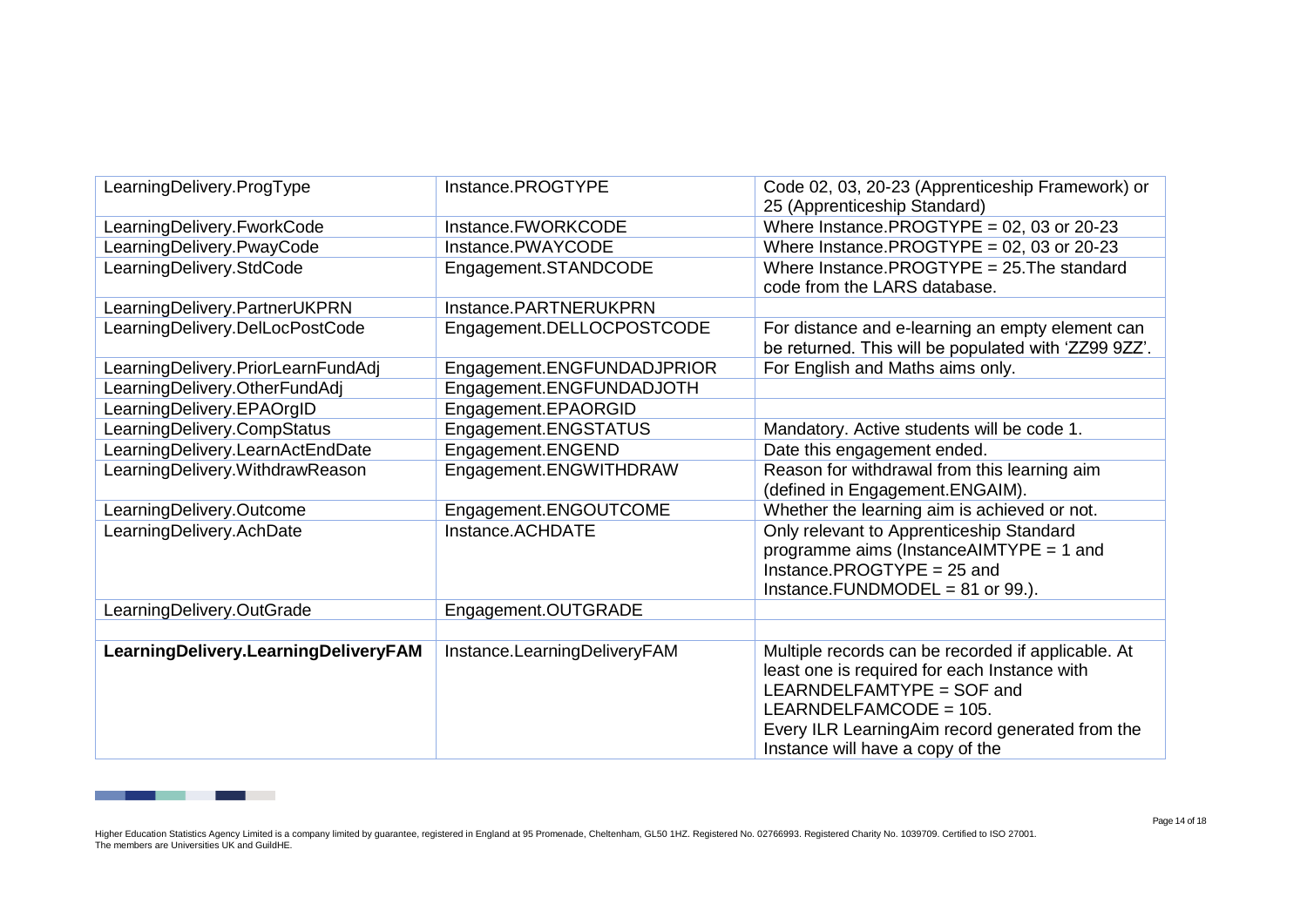|                                             |                                                | Instance.LearningDeliveryFAM as a sub-entity.<br>They will not be configurable by Engagement.<br>LEARNDELFAMTYPEs of LSF and NSA are only<br>applicable to programme aims (InstanceAIMTYPE<br>$= 1$ .<br>Where LEARNDELFAMTYPE = LSF or ACT, the<br>records will only be output where the 'from' and 'to'<br>dates overlap the Engagement start and end dates. |
|---------------------------------------------|------------------------------------------------|----------------------------------------------------------------------------------------------------------------------------------------------------------------------------------------------------------------------------------------------------------------------------------------------------------------------------------------------------------------|
| LearningDeliveryFAM.LearnDelFAMType         | LearningDeliveryFAM.LEARNDELFAM<br><b>TYPE</b> |                                                                                                                                                                                                                                                                                                                                                                |
| LearningDeliveryFAM.LearnDelFAMCode         | LearningDeliveryFAM.LEARNDELFAM<br><b>CODE</b> |                                                                                                                                                                                                                                                                                                                                                                |
| LearningDeliveryFAM.LearnDelFAMDateF<br>rom | LearningDeliveryFAM.LEARNDELFAM<br><b>FROM</b> | Only required for LEARNDELFAMTYPE = LSF or<br>ACT.<br>For all occurrences of LearningDeliveryFAM where<br>LEARNDELFAMTYPE = 'LSF' or 'ACT' for the Engagement:<br>if Engagement.ENGSTART <<br>LearningDeliveryFAM.LEARNDELFAMFROM then<br>LearningDeliveryFAM.LEARNDELFAMFROM else<br>Engagement.ENGSTART                                                      |
| LearningDeliveryFAM.LearnDelFAMDateT<br>0   | LearningDeliveryFAM.LEARNDELFAM<br>TO          | Only required for LEARNDELFAMTYPE = LSF or<br>ACT.<br>For all occurrences of LearningDeliveryFAM where<br>LEARNDELFAMTYPE = 'LSF' or 'ACT' for the Engagement:<br>If Engagement.ENGEND <<br>LearningDeliveryFAM.LEARNDELFAMTO then<br>Engagement.ENGEND else<br>LearningDeliveryFAM.LEARNDELFAMTO                                                              |

and the company of the company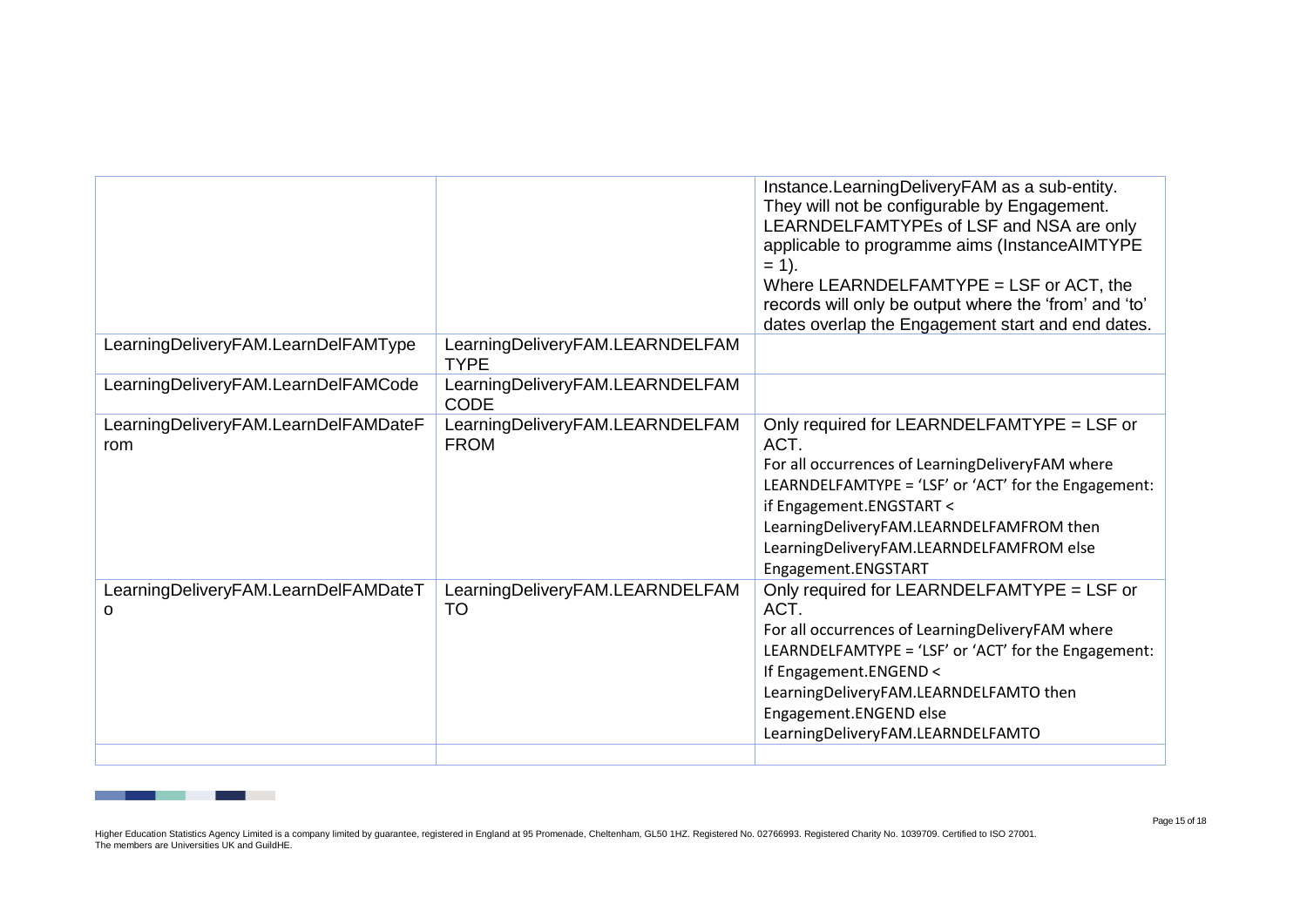|                                                            |                                | Additional LearningDeliveryFAM entities will be<br>automatically generated in the ILR as follows:                   |
|------------------------------------------------------------|--------------------------------|---------------------------------------------------------------------------------------------------------------------|
| LearningDeliveryFAM.LearnDelFAMType                        | Generated: LDM                 | Enables the ILR validation to recognise that the<br>record has been created by HESA.                                |
| LearningDeliveryFAM.LearnDelFAMCode                        | Generated: 352                 |                                                                                                                     |
|                                                            |                                |                                                                                                                     |
| LearningDeliveryFAM.LearnDelFAMType                        | <b>Generated: RES</b>          | Where Engagement.ENGSTART >                                                                                         |
|                                                            |                                | Engagement.LEARNAIMSTART                                                                                            |
| LearningDeliveryFAM.LearnDelFAMCode                        | Generated: 1                   |                                                                                                                     |
|                                                            |                                |                                                                                                                     |
| LearningDeliveryFAM.LearnDelFAMType                        | <b>Generated: EEF</b>          | Where Engagement.EEF exists                                                                                         |
| LearningDeliveryFAM.LearnDelFAMCode                        | Engagement.ENGEEF              |                                                                                                                     |
|                                                            |                                |                                                                                                                     |
| LearningDeliveryFAM.LearnDelFAMType                        | Generated: FFI                 | Where Engagement.EEF exists                                                                                         |
| LearningDeliveryFAM.LearnDelFAMCode                        | Engagement.ENGFFI              |                                                                                                                     |
|                                                            |                                |                                                                                                                     |
| LearningDelivery.<br>ApprenticeshipFinancialRecord         | Engagement.ApprenticeFinances  | Data will be taken from the Instance. Engagement.<br>ApprenticeFinances entity where<br>Instance.AIMTYPE = $1$ .    |
| ApprenticeshipFinancialRecord.AFinType                     | ApprenticeFinances.APFINTYPE   |                                                                                                                     |
| ApprenticeshipFinancialRecord.<br>AFinCode                 | ApprenticeFinances.APFINCODE   |                                                                                                                     |
| ApprenticeshipFinancialRecord. AFinDate                    | ApprenticeFinances.APFINDATE   |                                                                                                                     |
| ApprenticeshipFinancialRecord.                             | ApprenticeFinances.APFINAMOUNT |                                                                                                                     |
| <b>AFinAmount</b>                                          |                                |                                                                                                                     |
|                                                            |                                |                                                                                                                     |
| LearningDelivery.ProviderSpecDelivery<br><b>Monitoring</b> |                                | Separate entities are created to record the<br>InstanceKEY and collection year of the record in the<br>HESA return. |

and the company of the company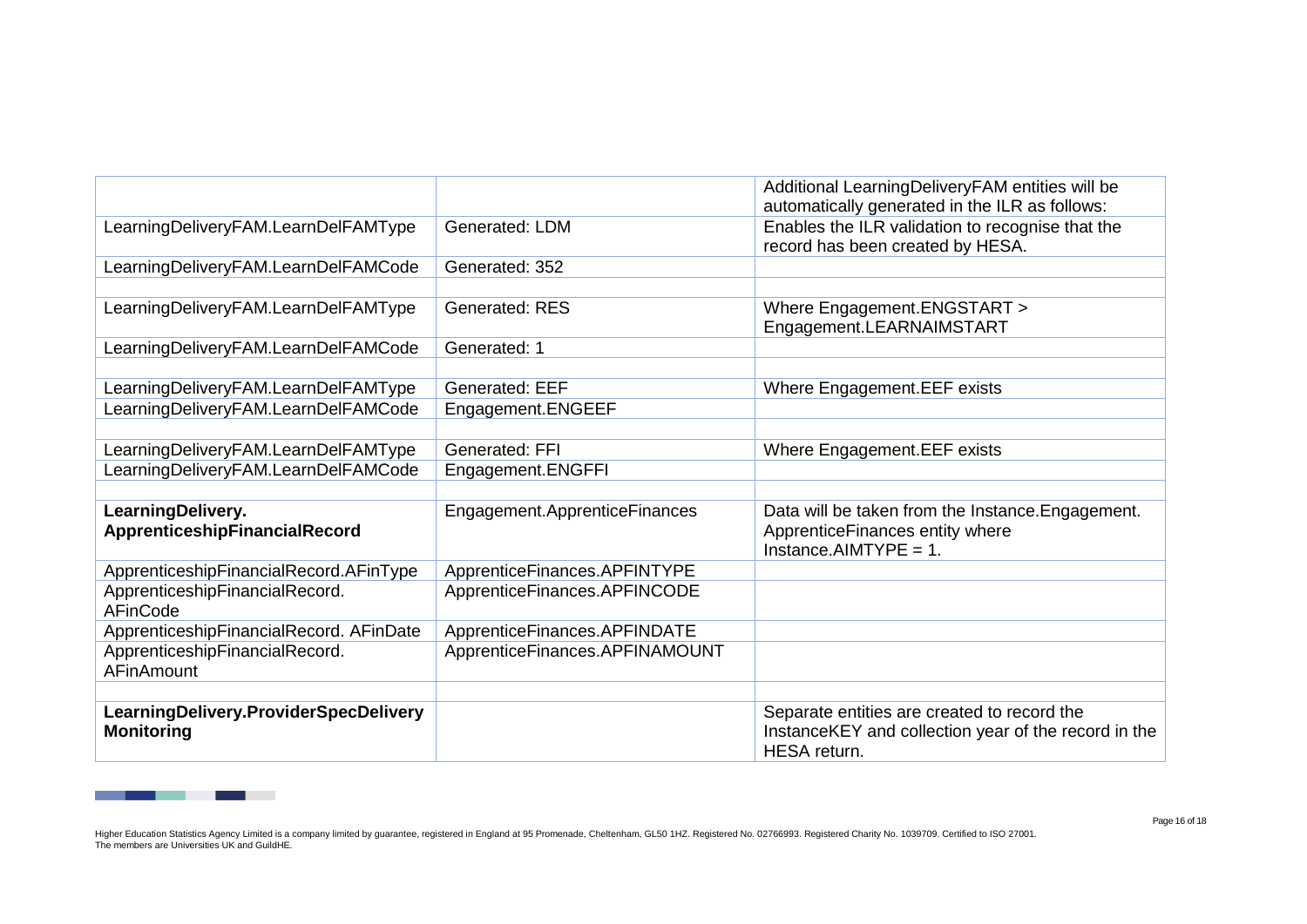| ProviderSpecDeliveryMonitoring.ProvSpec<br><b>DelMonOccur</b> | Generated: A                                                                                    | First occurrence of provider specified learning<br>delivery code. |
|---------------------------------------------------------------|-------------------------------------------------------------------------------------------------|-------------------------------------------------------------------|
| ProviderSpecDeliveryMonitoring.ProvSpec<br><b>DelMon</b>      | Generated: Concatenation of 'HESA'<br>and InstanceKEY                                           | Record of which Instance the Engagement is part<br>of.            |
|                                                               |                                                                                                 |                                                                   |
| ProviderSpecDeliveryMonitoring.ProvSpec<br>DelMonOccur        | Generated: B                                                                                    | Second occurrence of provider specified learning<br>delivery code |
| ProviderSpecDeliveryMonitoring.ProvSpec<br><b>DelMon</b>      | Generated: Concatenation of 'HESA'<br>and the number of the current collection<br>(e.g. C17051) | Record of which HESA collection the learner was<br>submitted to.  |

# Mapping tables:

\_\_\_\_

| ETHNICITY: HESA coding frame                                           | Non -           | Apprenticeships | <b>ILR</b> |
|------------------------------------------------------------------------|-----------------|-----------------|------------|
|                                                                        | Apprenticeships |                 | Code       |
| 10 White                                                               | Y               | Not permitted   |            |
| 11 White - Irish                                                       |                 | Y               | 32         |
| 12 White - English, Welsh, Scottish,<br><b>Northern Irish, British</b> |                 | Υ               | 31         |
| 15 Gypsy or Traveller                                                  | Y               | Υ               | 33         |
| 19 Other White background                                              |                 | Υ               | 34         |
| 21 Black or Black British -<br><b>Caribbean</b>                        | Υ               | Υ               | 45         |
| 22 Black or Black British - African                                    | Υ               | Υ               | 44         |
| 29 Other Black background                                              | Υ               | Y               | 46         |
| 31 Asian or Asian British - Indian                                     | Υ               | Υ               | 39         |
| 32 Asian or Asian British - Pakistani                                  | Υ               | Υ               | 40         |
| 33 Asian or Asian British -<br><b>Bangladeshi</b>                      | Y               | Υ               | 41         |